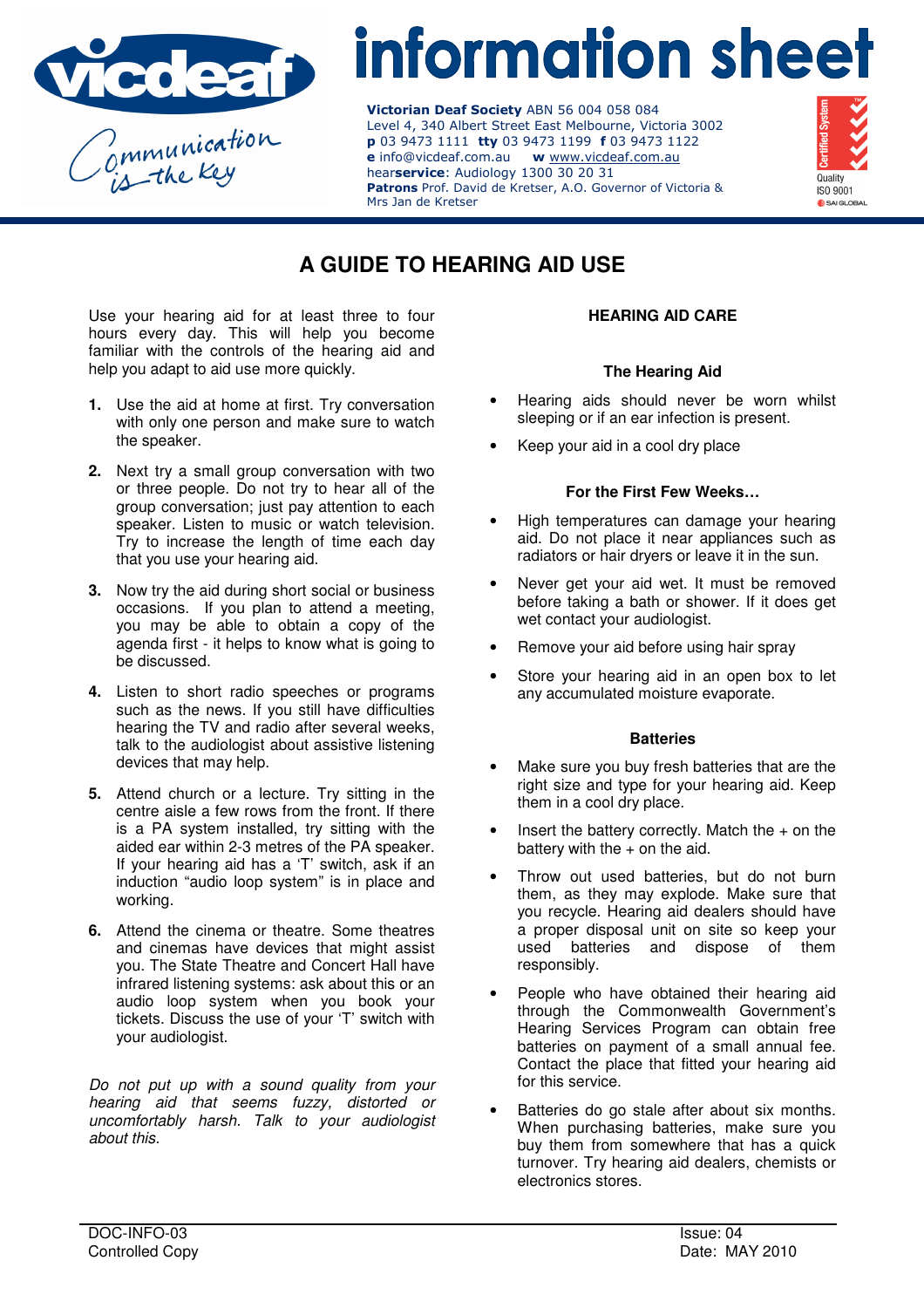# **All types of hearing aids**

- Always check that the earmould has been inserted correctly.
- Earmoulds should not be painful or uncomfortable to wear and should be adjusted by the audiologist if this is the case.
- Clean the earmould by wiping it each day with a tissue, damp cloth or special hearing aid cleaning solution.
- If the earmould becomes blocked with wax, it will stop the passage of sound into the ear canal. This wax can be removed with a wax hook, available from an audiologist. The internal mechanism of the in-the-ear or in-thecanal hearing aids can be damaged if the wax hook is inserted too far into the aid.

# **Behind-the-Ear hearing aids**

- The earmoulds for behind-the-ear hearing aids need to be replaced if shrinkage or splitting is noticed, as this may cause the hearing aid to whistle and will be uncomfortable for the user. This occurs more often with "soft type" earmoulds and these may need to be replaced every one or two years.
- The hearing aid may whistle if the earmould tubing becomes loose, cracked or damaged. This tubing can be replaced by the audiologist.
- Earmoulds for behind-the-ear hearing aids can be removed from the aid for cleaning where the tubing joins the friction hook. The earmould can be washed in warm water using mild soap or special earmould cleaning solution. It must be dried thoroughly before it is replaced. An earmould puffer can be purchased from an audiologist for this purpose.

# **Receiver-in-the-ear hearing aids**

- Receiver-in-the-ear (RITE) hearing aids look similar to behind-the-ear hearing aids. On RITE hearing aids the mould CANNOT be removed from the aid.
- If any of the openings of the ear mould is blocked with wax, the sound won't go through. Make sure all the openings are free from wax and that you replace your wax protection system as often as needed.

# **USEFUL EXTRAS FOR HEARING AID CARE**

# **Battery Tester**

Battery testers are used to test the life of batteries. There are various types available to test batteries of different sizes. If you use zinc-air batteries, make sure the battery tester is appropriate for this type of battery.

# **A Wax Hook**

A wax hook is a useful tool for removing wax from your ear mould and is available from your audiologist.

#### **Ear Mould Puffer**

\* (for behind-the-ear hearing aids only) This is useful for removing moisture from the ear mould. Separate the mould from the aid before puffing out moisture.

# **Aid Cleaning Solution**

This is useful for cleaning wax from earmoulds.

# **Bags of Silica Gel Beads**

These can be placed in a closed container with the hearing aid, to absorb moisture from the aid and tubing.

# **HEARING AID CHECKLIST**

# **When the hearing aid:**

**Sounds weak:** Try a fresh battery. Turn the volume up. Check if there is wax or moisture in the tubing or it is bent.

**Goes on and off:** Check for corrosion on the battery (this will appear as a white powder). Work the switch back and forth; dust in the switch may interfere with the contacts. Check for wax or moisture in the tubing.

**Whistles:** Check that the mould is inserted correctly. Check the earmould tubing for cracks. Ask your doctor to check your ear for wax. Check for wax in the earmould. Check that the earmould fits well. Ear shape can alter, earmoulds can shrink. These factors can cause the aid to whistle and the mould may need to be replaced. Please consult your audiologist if the aid continues to whistle.

**Is Dead:** Try a fresh battery. Check that the battery is in correctly. Check that the  $+$  on the battery corresponds to the  $+$  on the aid. Check that the aid is on the right setting, not the 'T'. Check that the earmould output hole is not blocked with wax. If you have checked the above and the aid is still not working, contact your audiologist as it may have an internal fault